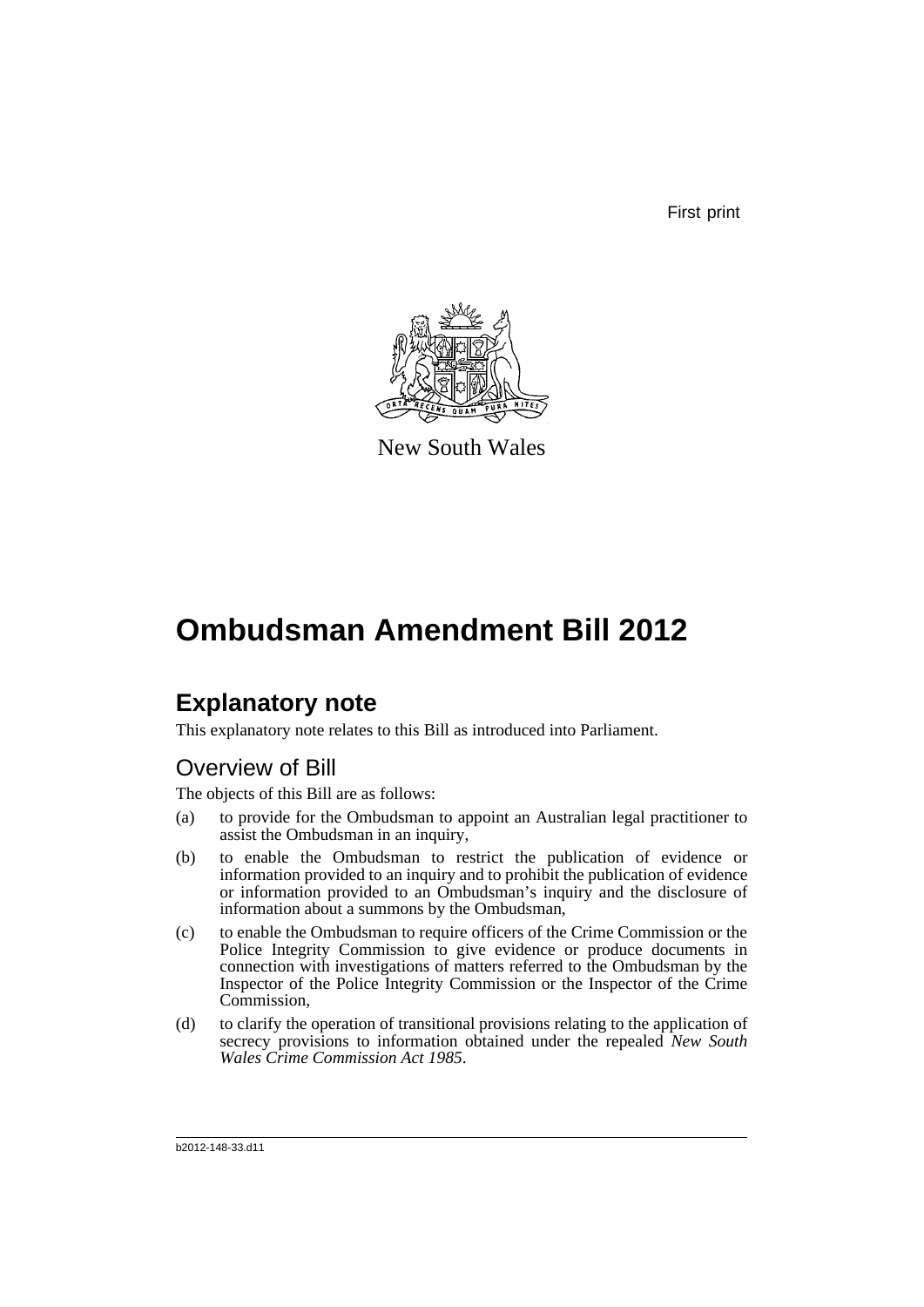Explanatory note

## Outline of provisions

**Clause 1** sets out the name (also called the short title) of the proposed Act.

**Clause 2** provides for the commencement of the proposed Act on the date of assent to the proposed Act.

### **Schedule 1 Amendment of Ombudsman Act 1974 No 68**

**Schedule 1 [1]** provides for the Ombudsman to appoint an Australian legal practitioner to assist the Ombudsman for the purposes of an inquiry.

**Schedule 1 [2]** inserts proposed sections 19A–19C. Proposed section 19A enables the Ombudsman to direct that certain matters relating to an inquiry not be published, including evidence given before an inquiry, the contents of something produced to the Ombudsman and information that might identify a person who has given evidence or whether a person has given evidence to an inquiry. A direction can only be given if the Ombudsman is satisfied that it is necessary or desirable in the public interest. Proposed section 19B prohibits a person who was present at an Ombudsman's inquiry from publishing evidence or a document given at the inquiry unless the publication is to the Ombudsman, an officer of the Ombudsman or an Australian legal practitioner assisting the Ombudsman or is permitted by the Ombudsman. Proposed section 19C prohibits a person who is required by a summons to produce a document or thing to the Ombudsman or to give evidence from disclosing information about the summons if it is likely to prejudice the investigation to which it relates.

**Schedule 1 [3]** provides that an Australian legal practitioner assisting the Ombudsman or representing a person at an inquiry held by the Ombudsman has the same protection and immunity as a barrister has in appearing for a party to proceedings in the Supreme Court.

**Schedule 1 [4]** enables regulations containing savings and transitional provisions to be made as a consequence of any Act amending the *Ombudsman Act 1974*.

### **Schedule 2 Amendment of Crime Commission Act 2012 No 66**

**Schedule 2 [1]** requires the Inspector of the Crime Commission to specify in writing the terms of any referral by the Inspector of a matter to another public authority or public official for consideration or action.

**Schedule 2 [2]** inserts proposed section 80A. The proposed section contains an exception to the general secrecy provisions of the *Crime Commission Act 2012* and enables the Commissioner for the Crime Commission, and any officer of the Commission, to furnish information and give evidence to the Ombudsman about matters arising from the exercise of Crime Commission functions. However, the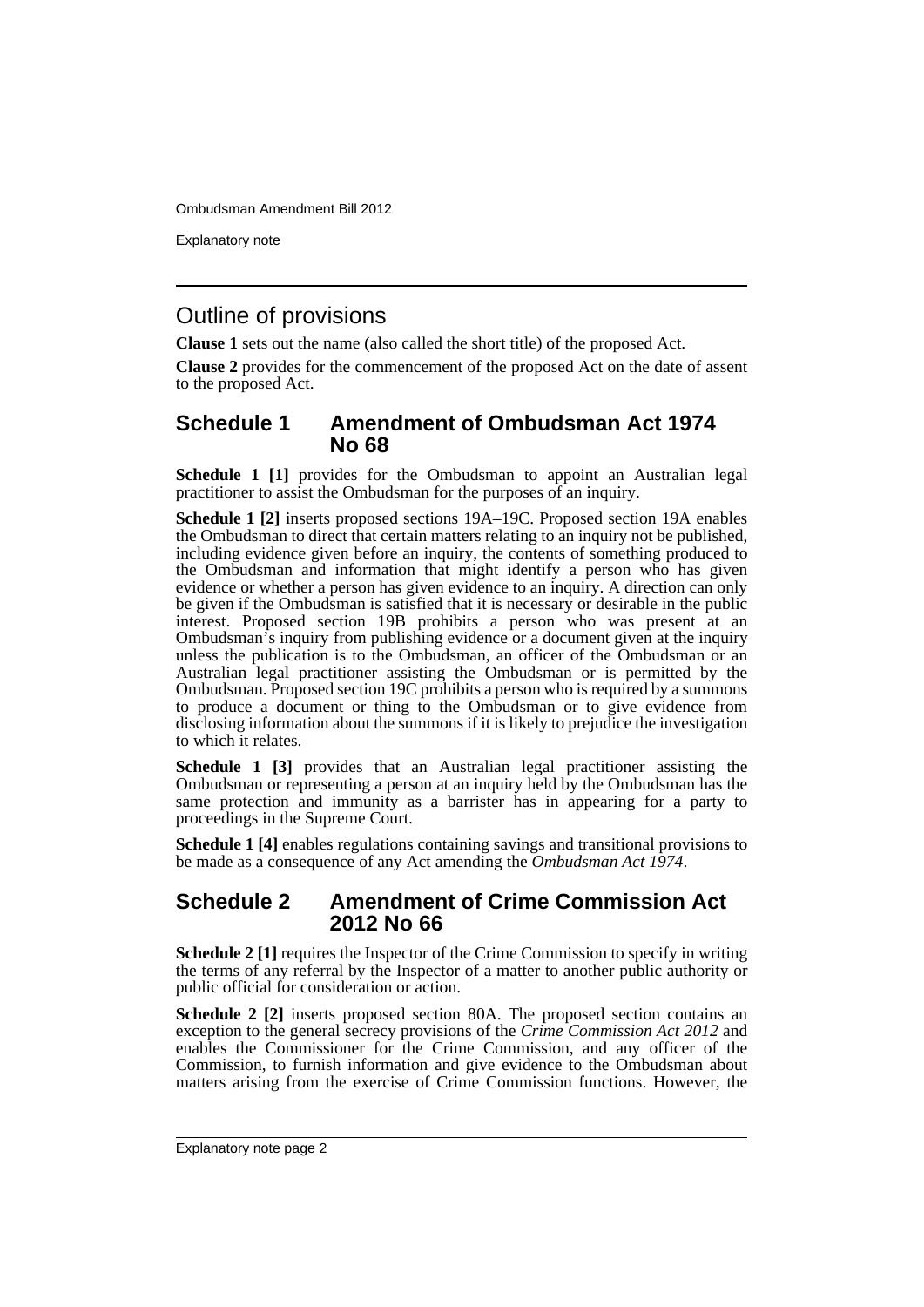Explanatory note

Ombudsman will only be able to compel such information to be given in connection with a matter that has been referred to the Ombudsman for investigation by the Inspector of the Crime Commission or the Inspector of the Police Integrity Commission.

**Schedule 2 [3]** makes it clear that the secrecy provisions of the *Crime Commission Act 2012*, and the provision inserted by Schedule 1 [2] apply to information obtained, and things done, under the former *New South Wales Crime Commission Act 1985*.

## **Schedule 3 Amendment of Police Integrity Commission Act 1996 No 28**

**Schedule 3 [1]** amends the exception to the general secrecy provisions of the *Police Integrity Commission Act 1996* which permits the Commissioner for the Police Integrity Commission and any officer of the Police Integrity Commission to provide information to, and give evidence before, the Ombudsman. The Ombudsman will only be able to compel the provision of information or evidence in connection with a matter that has been referred to the Ombudsman for investigation by the Inspector of the Police Integrity Commission or the Inspector of the Crime Commission.

**Schedule 3 [2]** requires the Inspector of the Police Integrity Commission to specify in writing the terms of any referral by the Inspector of a matter to another agency for consideration or action.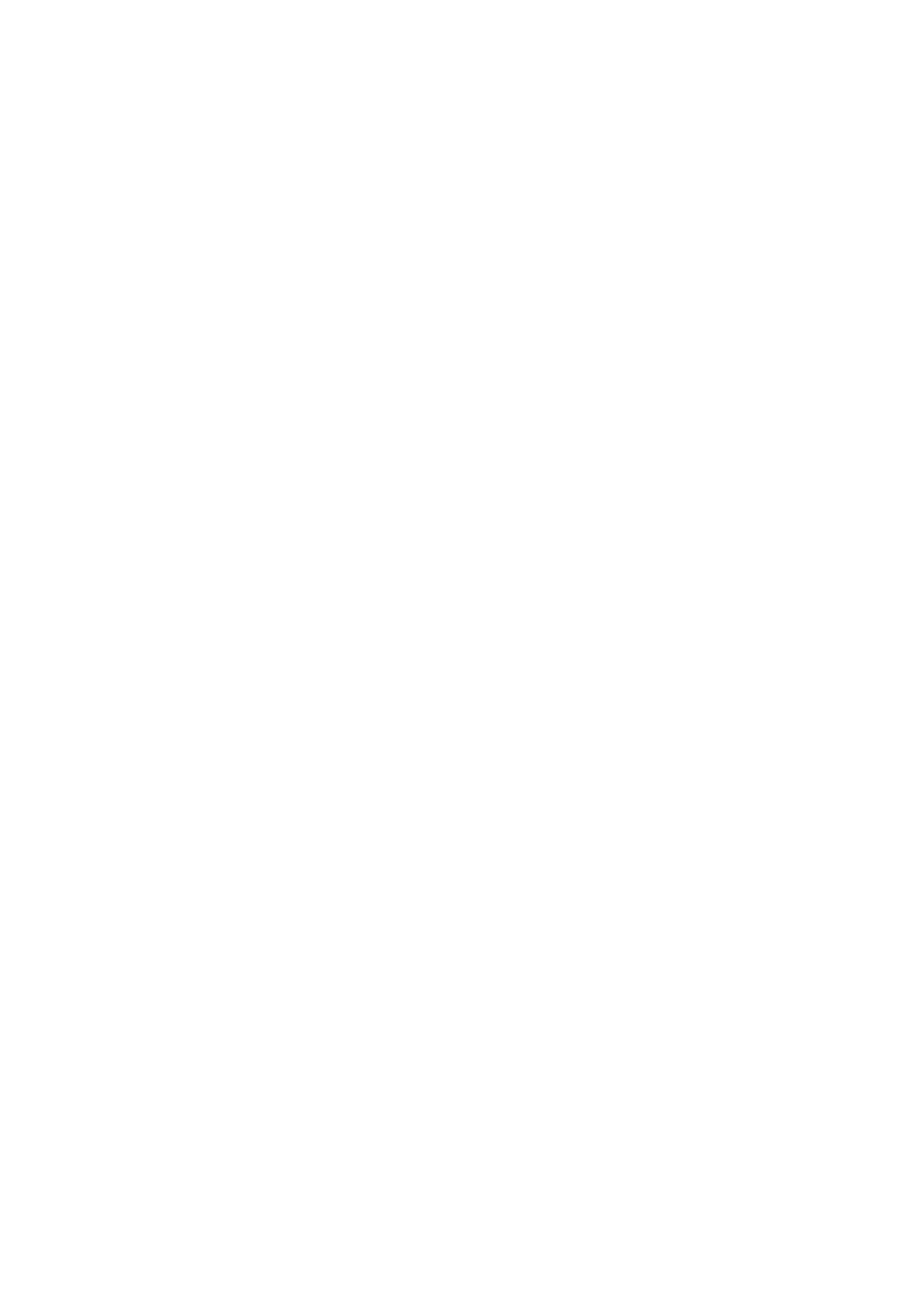First print



New South Wales

# **Ombudsman Amendment Bill 2012**

## **Contents**

|              | Page                                                                                                                                                                        |
|--------------|-----------------------------------------------------------------------------------------------------------------------------------------------------------------------------|
| Name of Act  |                                                                                                                                                                             |
| Commencement |                                                                                                                                                                             |
|              | 3                                                                                                                                                                           |
|              | 6                                                                                                                                                                           |
|              |                                                                                                                                                                             |
| No.28        | 8                                                                                                                                                                           |
|              | Schedule 1 Amendment of Ombudsman Act 1974 No 68<br>Schedule 2 Amendment of Crime Commission Act 2012 No 66<br>Schedule 3 Amendment of Police Integrity Commission Act 1996 |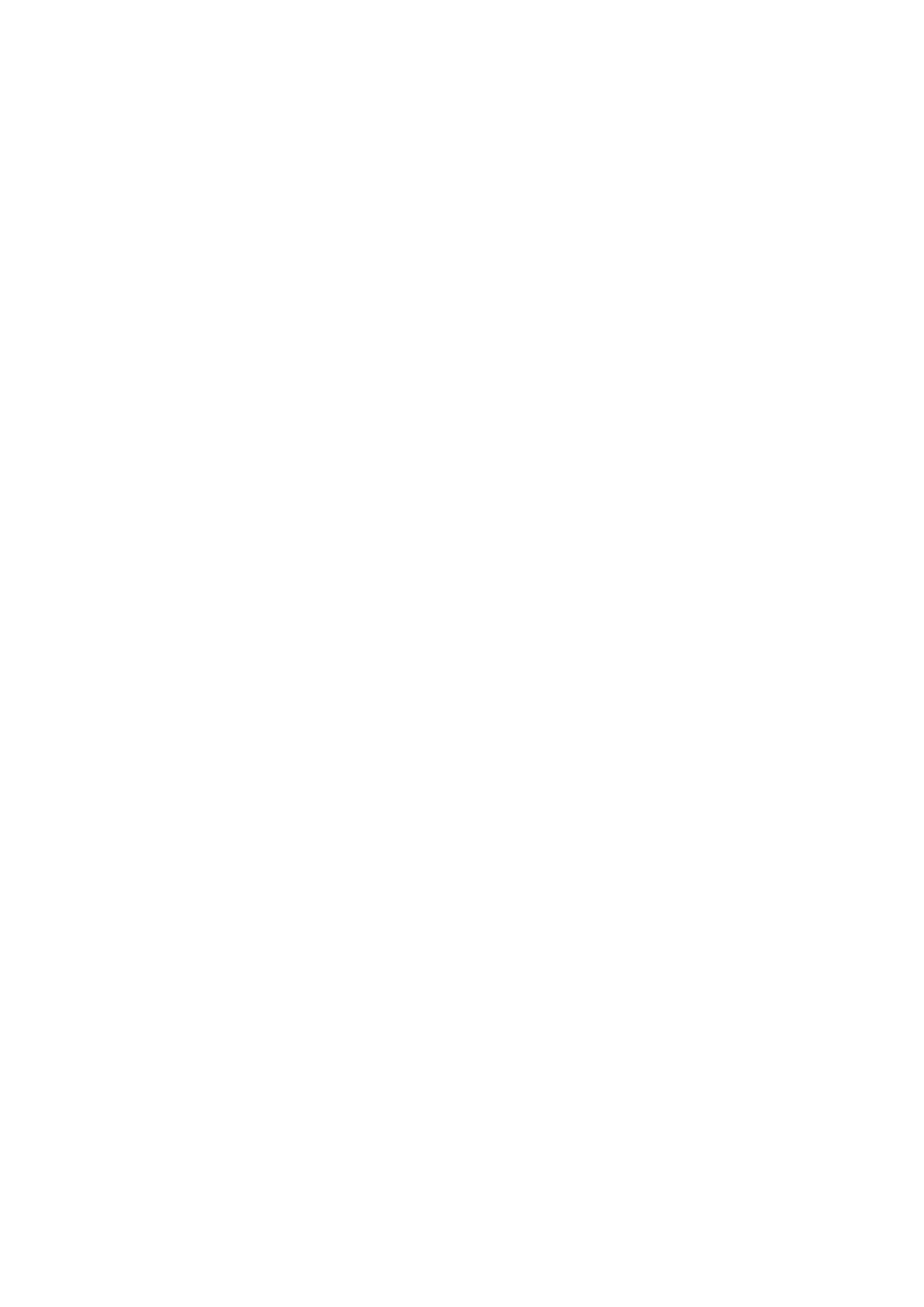

New South Wales

# **Ombudsman Amendment Bill 2012**

No , 2012

### **A Bill for**

An Act to amend the *Ombudsman Act 1974*, the *Crime Commission Act 2012* and the *Police Integrity Commission Act 1996* with respect to inquiries by the Ombudsman and the disclosure of information.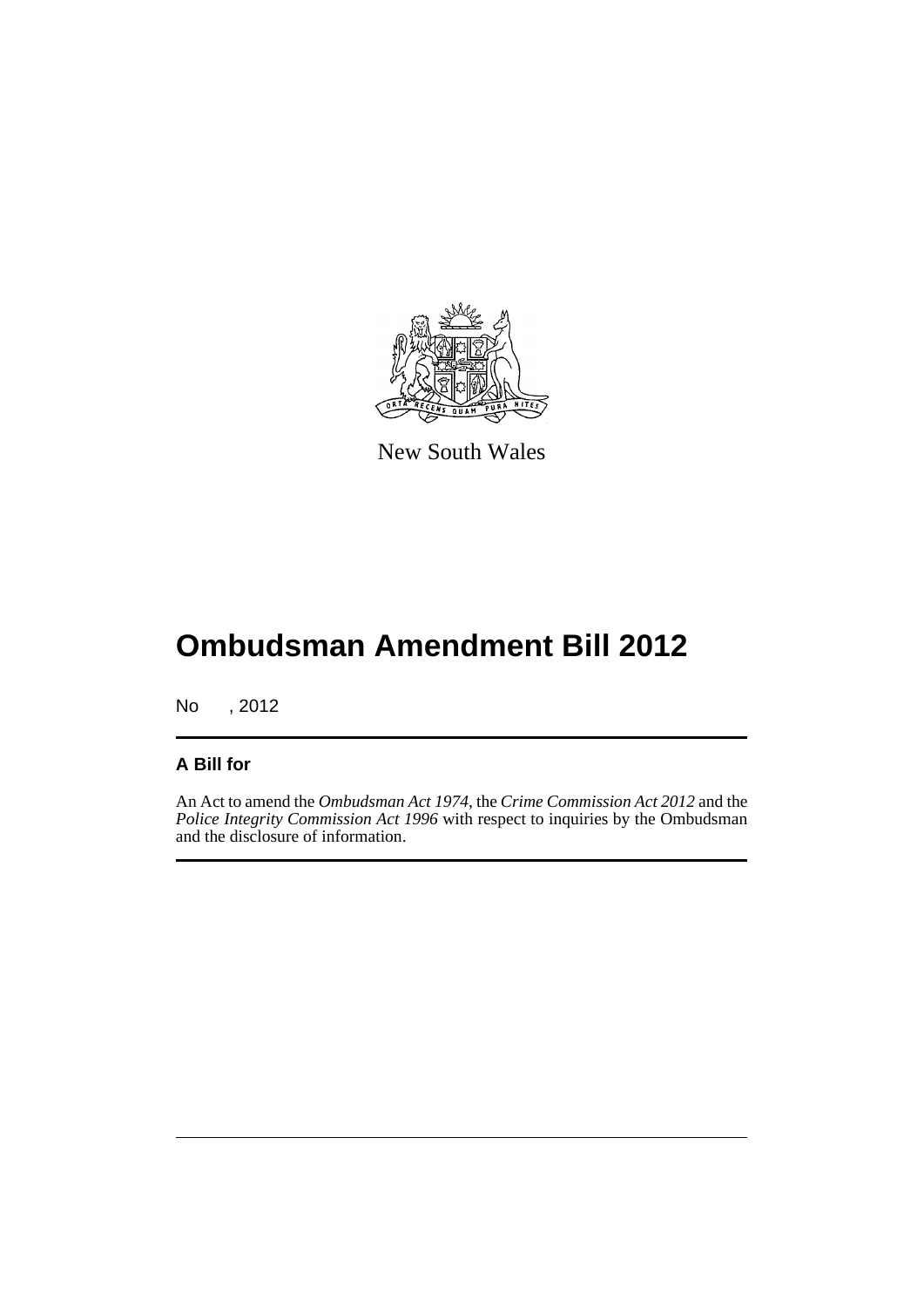Clause 1 Ombudsman Amendment Bill 2012

<span id="page-7-1"></span><span id="page-7-0"></span>

|   | The Legislature of New South Wales enacts:            |   |
|---|-------------------------------------------------------|---|
| 1 | Name of Act                                           | 2 |
|   | This Act is the <i>Ombudsman Amendment Act 2012</i> . | 3 |
|   | Commencement                                          |   |
|   | This Act commences on the date of assent to this Act. | 5 |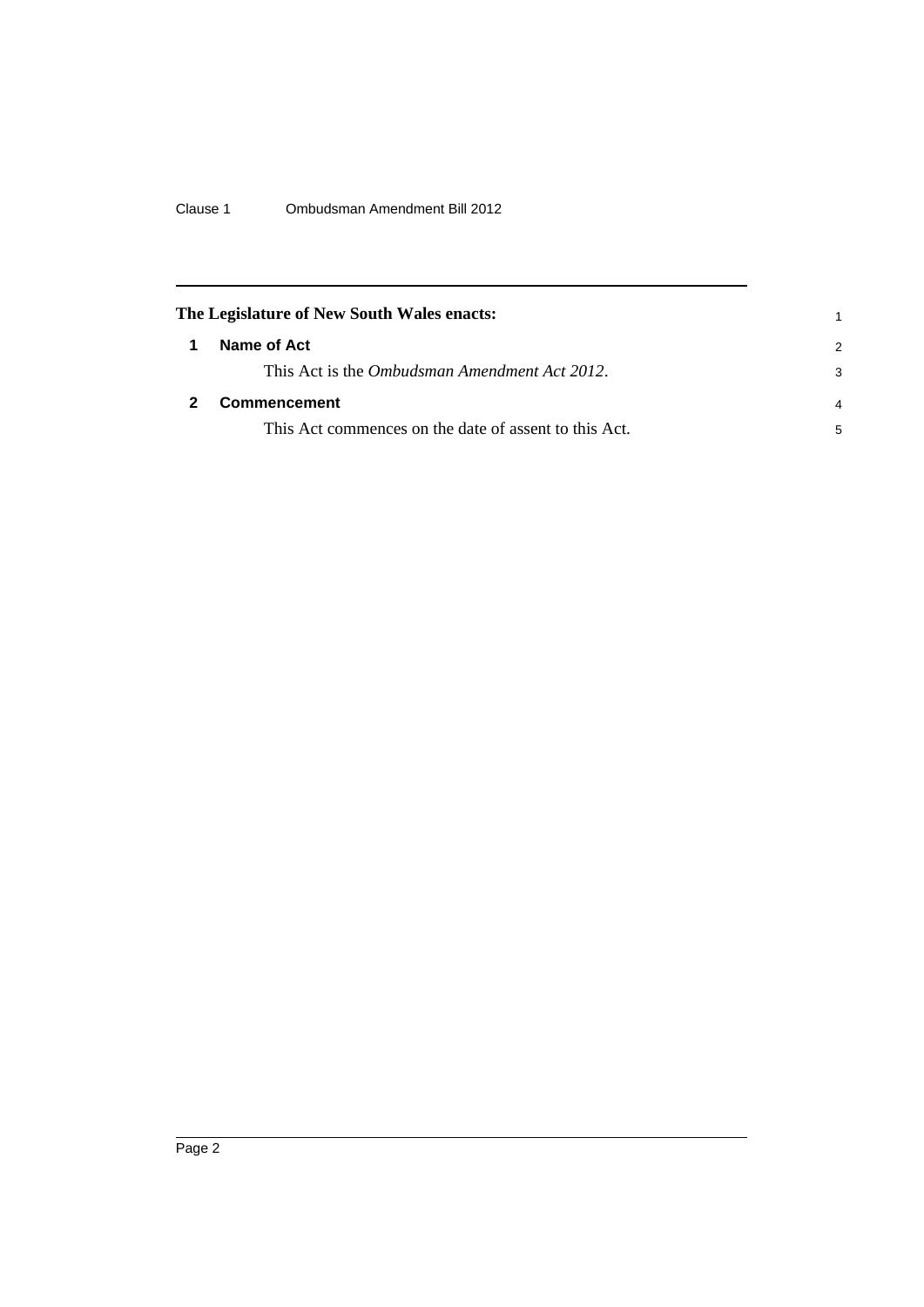Amendment of Ombudsman Act 1974 No 68 Schedule 1

<span id="page-8-0"></span>

| <b>Schedule 1</b> |            |                             | <b>No 68</b>                                  | <b>Amendment of Ombudsman Act 1974</b>                                                                                                                                                         | $\mathbf{1}$<br>2 |
|-------------------|------------|-----------------------------|-----------------------------------------------|------------------------------------------------------------------------------------------------------------------------------------------------------------------------------------------------|-------------------|
| [1]               |            | <b>Section 19 Inquiries</b> |                                               |                                                                                                                                                                                                | 3                 |
|                   |            |                             | Insert after section $19(3)$ :                |                                                                                                                                                                                                | 4                 |
|                   |            | (4)                         | before the inquiry.                           | The Ombudsman may appoint an Australian legal practitioner to<br>assist the Ombudsman for the purposes of an inquiry held by the<br>Ombudsman and the Australian legal practitioner may appear | 5<br>6<br>7<br>8  |
| [2]               |            |                             | Sections 19A-19C                              |                                                                                                                                                                                                | 9                 |
|                   |            |                             | Insert after section 19:                      |                                                                                                                                                                                                | 10                |
|                   | <b>19A</b> |                             | <b>Restriction on publication of evidence</b> |                                                                                                                                                                                                | 11                |
|                   |            | (1)                         | Direction regarding publication               |                                                                                                                                                                                                | 12                |
|                   |            |                             | The Ombudsman may direct that:                |                                                                                                                                                                                                | 13                |
|                   |            |                             | (a)<br>Ombudsman, or                          | any evidence given before an inquiry held by the                                                                                                                                               | 14<br>15          |
|                   |            |                             | (b)                                           | the contents of any document, or a description of any thing,<br>produced to the Ombudsman, or                                                                                                  | 16<br>17          |
|                   |            |                             | (c)<br>identified or located, or              | any information that might enable a person who has given<br>or may be about to give evidence before an inquiry to be                                                                           | 18<br>19<br>20    |
|                   |            |                             | (d)<br>evidence before an inquiry,            | the fact that any person has given or may be about to give                                                                                                                                     | 21<br>22          |
|                   |            |                             |                                               | must not be published, or must not be published except in such<br>manner, and to such persons, as the Ombudsman specifies.                                                                     | 23<br>24          |
|                   |            | (2)                         | <b>Public interest</b>                        |                                                                                                                                                                                                | 25                |
|                   |            |                             | public interest.                              | The Ombudsman is not to give a direction under this section<br>unless satisfied that the direction is necessary or desirable in the                                                            | 26<br>27<br>28    |
|                   |            | (3)                         | <b>Offence</b>                                |                                                                                                                                                                                                | 29                |
|                   |            |                             | direction given under this section.           | A person must not make a publication in contravention of a                                                                                                                                     | 30<br>31          |
|                   |            |                             | 12 months, or both.                           | Maximum penalty: 50 penalty units or imprisonment for                                                                                                                                          | 32<br>33          |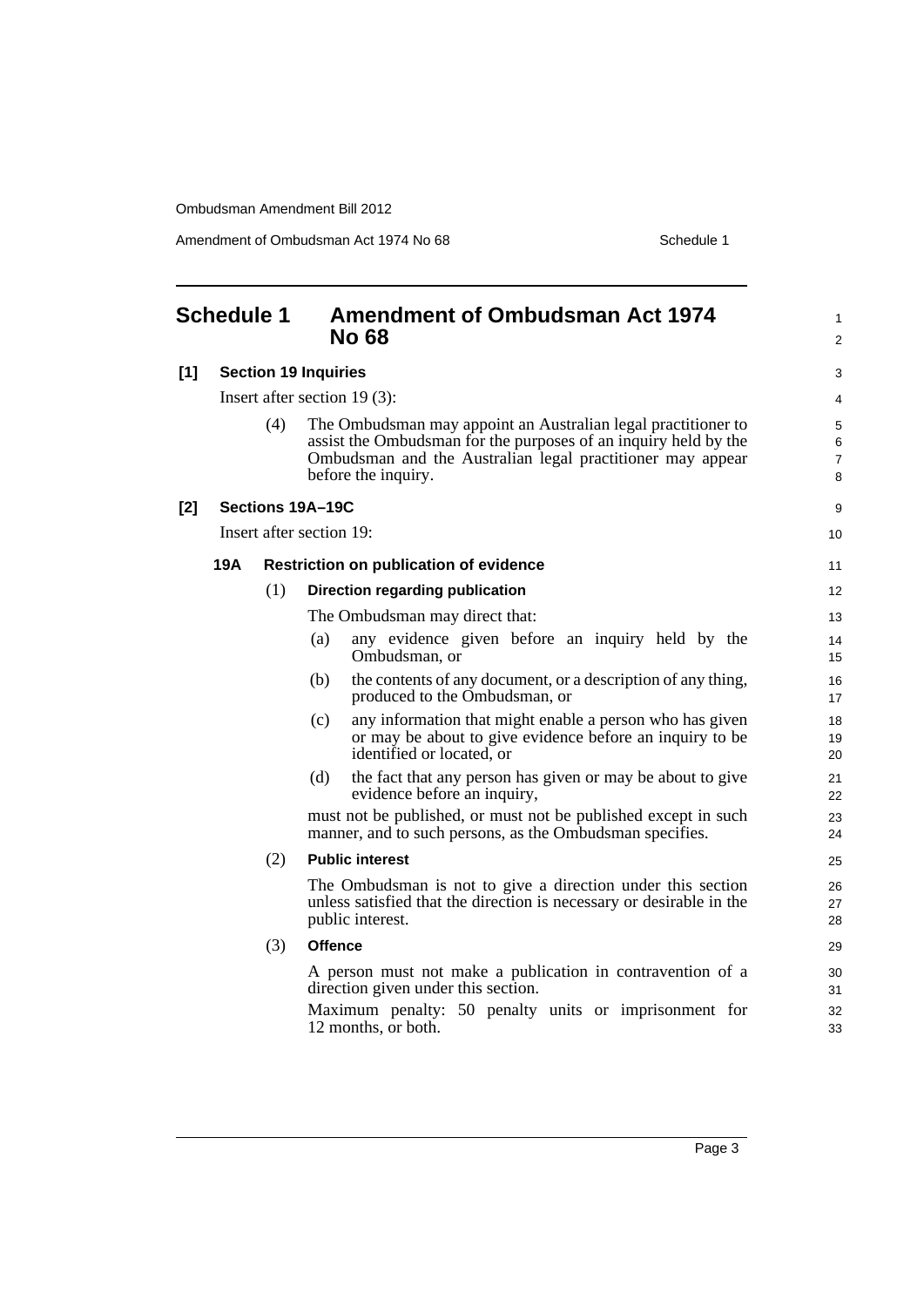Schedule 1 Amendment of Ombudsman Act 1974 No 68

|     | (4)                                           | <b>Definition</b>                                                                                                                                                                                                                                                                                                                                                                                                                                                   | $\mathbf{1}$                                                        |  |  |
|-----|-----------------------------------------------|---------------------------------------------------------------------------------------------------------------------------------------------------------------------------------------------------------------------------------------------------------------------------------------------------------------------------------------------------------------------------------------------------------------------------------------------------------------------|---------------------------------------------------------------------|--|--|
|     |                                               | In this section and sections 19B and 19C, <i>inquiry</i> means an<br>inquiry held under section 19.                                                                                                                                                                                                                                                                                                                                                                 | 2<br>3                                                              |  |  |
| 19B |                                               | Publication of evidence given at inquiry                                                                                                                                                                                                                                                                                                                                                                                                                            | 4                                                                   |  |  |
|     | (1)                                           | A person who was present at an inquiry must not publish, or<br>permit to be published, any evidence given before the inquiry or<br>any of the contents of a document produced at the inquiry, except<br>to the Ombudsman, an officer of the Ombudsman or an<br>Australian legal practitioner appointed under section 19 (4) or as<br>permitted by the Ombudsman or the regulations.<br>Maximum penalty: 50 penalty units or imprisonment for<br>12 months, or both. | 5<br>6<br>$\overline{7}$<br>8<br>$\boldsymbol{9}$<br>10<br>11<br>12 |  |  |
|     | (2)                                           | Nothing in this section affects section 19A, but a person cannot<br>be punished under both sections for the same publication.                                                                                                                                                                                                                                                                                                                                       | 13<br>14                                                            |  |  |
|     | (3)                                           | This section does not apply to an officer of the Ombudsman or an<br>Australian legal practitioner appointed under section 19 (4).                                                                                                                                                                                                                                                                                                                                   | 15<br>16                                                            |  |  |
| 19C | <b>Disclosures prejudicing investigations</b> |                                                                                                                                                                                                                                                                                                                                                                                                                                                                     |                                                                     |  |  |
|     | (1)                                           | A person who is required by the Ombudsman by a summons<br>issued under section 19 (2) to give evidence or to produce a<br>document or other thing must not disclose any information about<br>the summons that is likely to prejudice the investigation to which<br>it relates.<br>Maximum penalty: 50 penalty units or imprisonment for<br>12 months, or both.                                                                                                      |                                                                     |  |  |
|     | (2)                                           | Subsection (1) does not apply to a summons unless it specifies<br>that information about the summons must not be disclosed.                                                                                                                                                                                                                                                                                                                                         |                                                                     |  |  |
|     | (3)                                           | A person does not contravene this section if:                                                                                                                                                                                                                                                                                                                                                                                                                       | 27                                                                  |  |  |
|     |                                               | the disclosure is made to an employee, agent or other<br>(a)<br>person in order to obtain information to comply with the<br>summons and the employee, agent or other person is<br>directed not to inform the person to whom the information<br>relates about the matter, or                                                                                                                                                                                         | 28<br>29<br>30<br>31<br>32                                          |  |  |
|     |                                               | (b)<br>the disclosure is made to obtain legal advice or<br>representation in relation to the summons, or                                                                                                                                                                                                                                                                                                                                                            | 33<br>34                                                            |  |  |
|     |                                               | (c)<br>the disclosure is made for the purposes of, or in the course<br>of, legal proceedings, or                                                                                                                                                                                                                                                                                                                                                                    | 35<br>36                                                            |  |  |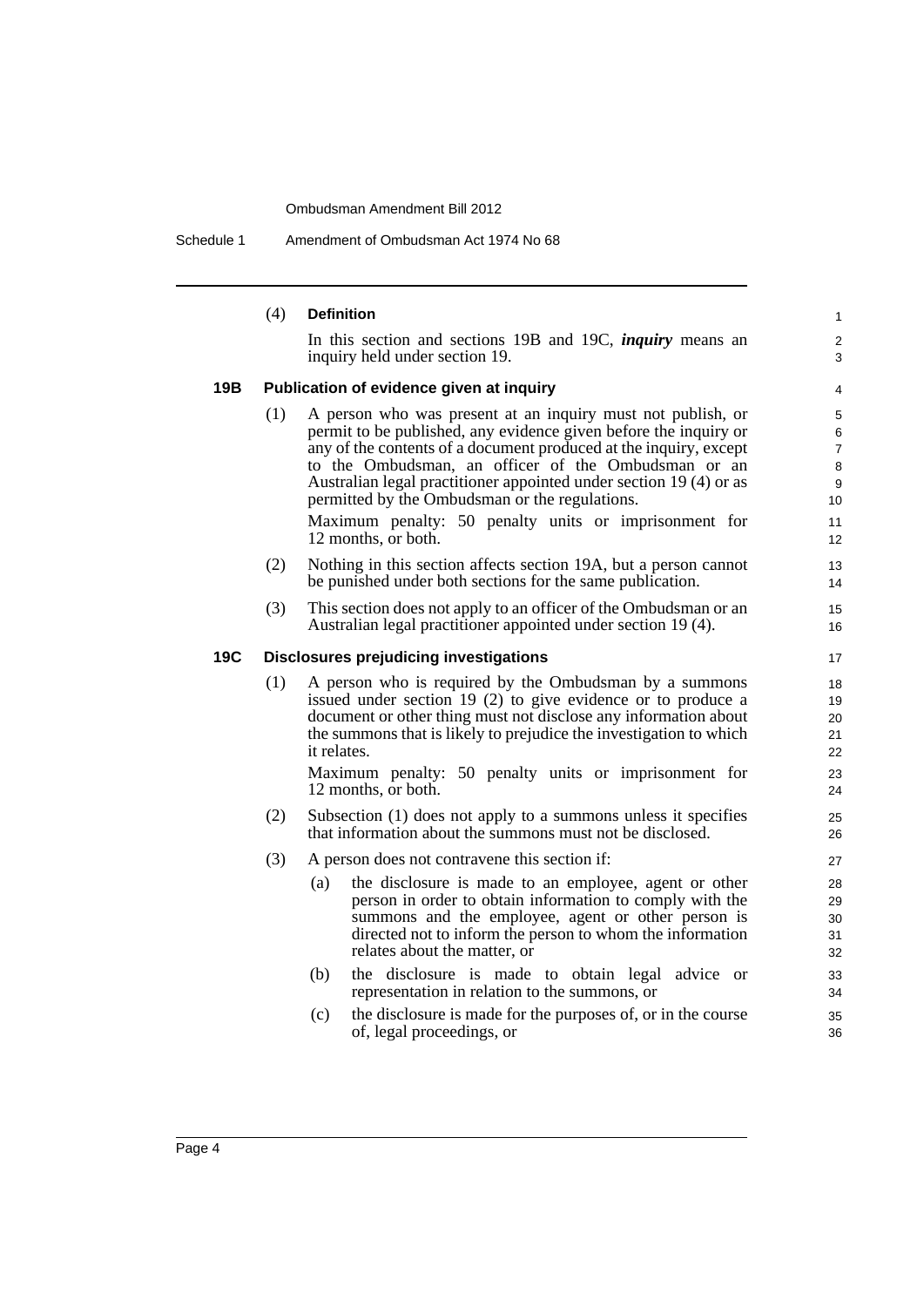Amendment of Ombudsman Act 1974 No 68 Schedule 1

|     |                                      | (d) | the disclosure is made in accordance with guidelines<br>issued by the Ombudsman or in accordance with the<br>regulations.                                                                                                                            | $\mathbf{1}$<br>$\overline{2}$<br>3 |
|-----|--------------------------------------|-----|------------------------------------------------------------------------------------------------------------------------------------------------------------------------------------------------------------------------------------------------------|-------------------------------------|
|     | (4)                                  |     | A reference in this section to the disclosure of any information<br>about a summons includes a reference to:                                                                                                                                         | 4<br>5                              |
|     |                                      | (a) | a disclosure about the existence or nature of the summons<br>or of the investigation to which it relates, and                                                                                                                                        | 6<br>$\overline{7}$                 |
|     |                                      | (b) | a disclosure of any information to a person from which the<br>person could reasonably be expected to infer the existence<br>or nature of the summons or of the investigation to which<br>it relates.                                                 | 8<br>9<br>10<br>11                  |
| [3] |                                      |     | Section 35A Immunity of Ombudsman and others                                                                                                                                                                                                         | 12                                  |
|     | Insert after section $35A(3)$ :      |     |                                                                                                                                                                                                                                                      | 13                                  |
|     | (4)                                  |     | An Australian legal practitioner assisting the Ombudsman or<br>representing a person at an inquiry held by the Ombudsman has<br>the same protection and immunity as a barrister has in appearing<br>for a party in proceedings in the Supreme Court. | 14<br>15<br>16<br>17                |
| [4] |                                      |     | <b>Schedule 2 Savings and transitional provisions</b>                                                                                                                                                                                                | 18                                  |
|     | Insert at the end of clause $1(1)$ : |     |                                                                                                                                                                                                                                                      | 19                                  |
|     |                                      |     | any other Act that amends this Act                                                                                                                                                                                                                   | 20                                  |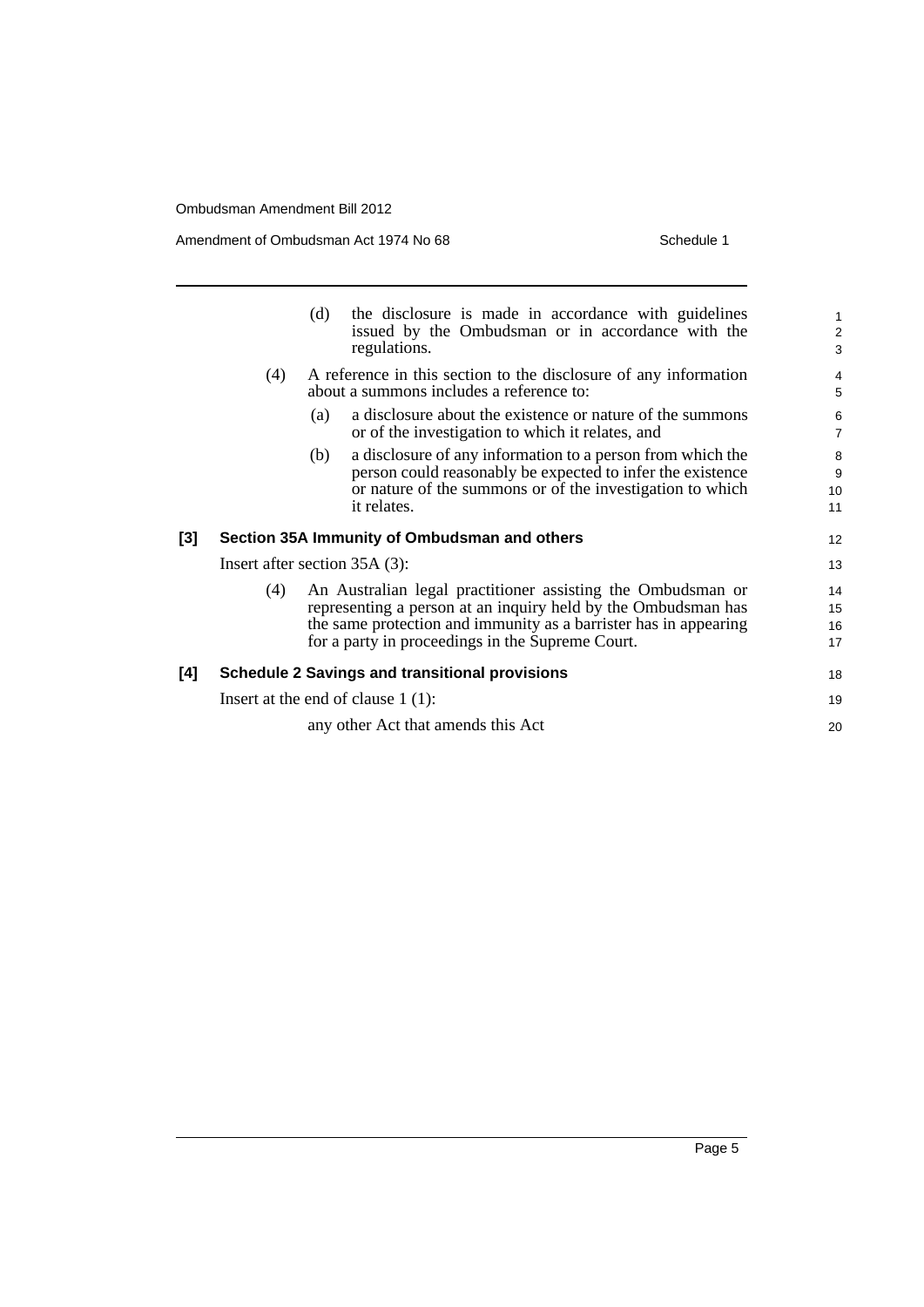#### <span id="page-11-0"></span>**Schedule 2 Amendment of Crime Commission Act 2012 No 66**

#### **[1] Section 63 Powers of Inspector**

Insert at the end of the section:

| (2) | A referral of a matter under this section to another public   |
|-----|---------------------------------------------------------------|
|     | authority or public official for consideration or action must |
|     | specify in writing the terms of the referral.                 |

1  $\mathfrak{p}$ 

8 9

#### **[2] Section 80A**

Insert after section 80:

#### **80A Disclosure of information and giving of evidence by Commission to Ombudsman**

- (1) The Commissioner, and any officer of the Commission acting with the approval of the Commissioner, may:
	- (a) furnish to the Ombudsman information obtained by the Commissioner or officer in exercising functions in relation to the Commission, or
	- (b) give evidence before the Ombudsman and produce any document to the Ombudsman in respect of any such information.
- (2) The Commissioner, and any officer of the Commission, can be compelled to give evidence before the Ombudsman or produce a document before the Ombudsman in respect of information obtained by the Commissioner or officer in exercising functions as referred to in subsection (1) only if:
	- (a) a matter has been referred by the Inspector of the Crime Commission, or the Inspector of the Police Integrity Commission, to the Ombudsman for investigation, and
	- (b) the evidence or document is relevant to the matter referred.
- (3) The Ombudsman may exercise the Ombudsman's powers under section 19 (2) of the *Ombudsman Act 1974* for the purposes of subsection (2).
- (4) This section applies despite section 80 and any other law.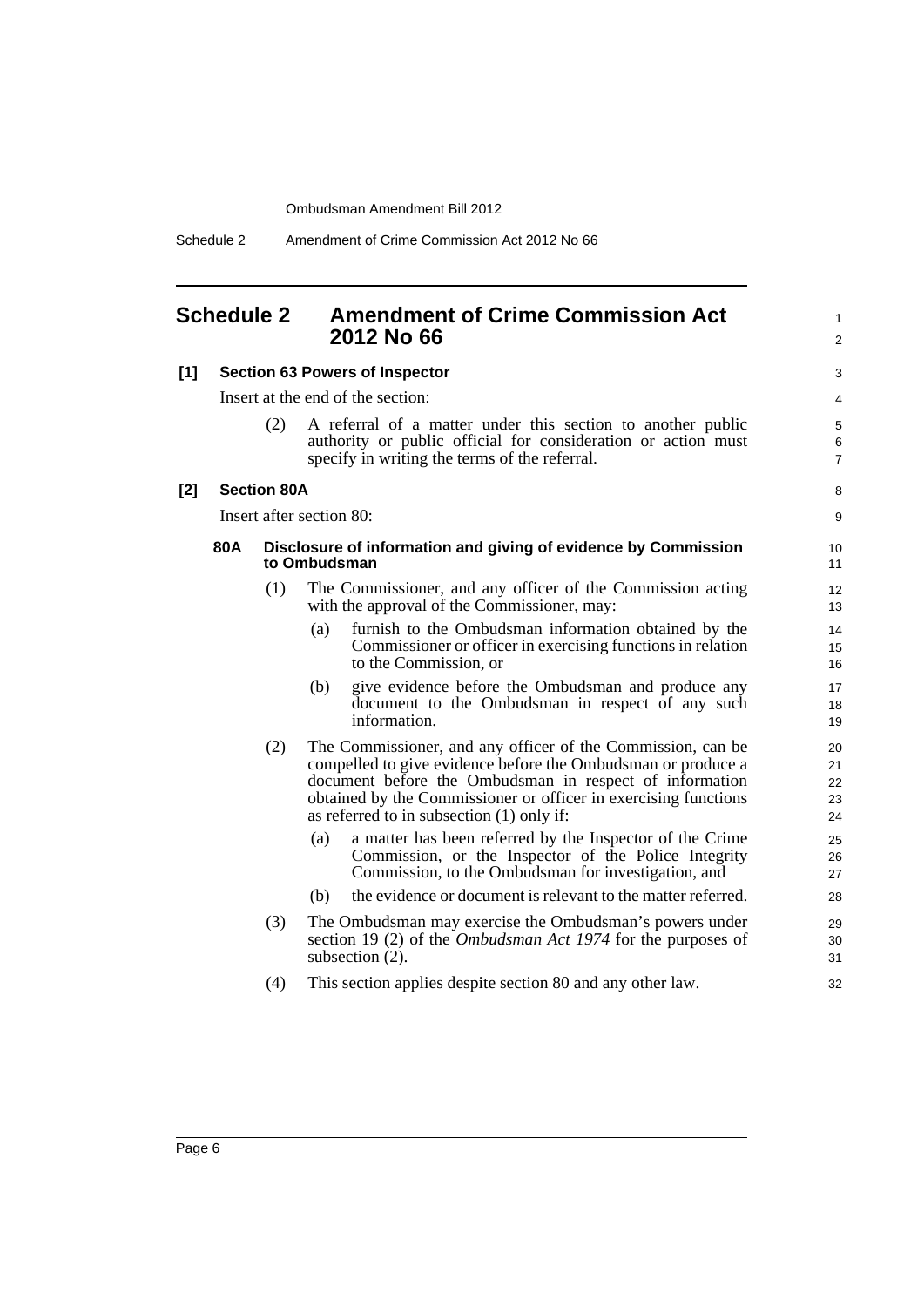Amendment of Crime Commission Act 2012 No 66 Schedule 2

| [3] | Schedule 4 Savings, transitional and other provisions<br>Omit clause 8. Insert instead: |                |                                                                  |                |
|-----|-----------------------------------------------------------------------------------------|----------------|------------------------------------------------------------------|----------------|
|     |                                                                                         |                |                                                                  | 2              |
|     | 8                                                                                       | <b>Secrecy</b> |                                                                  | 3              |
|     |                                                                                         |                | Sections 80 and 80A apply to and in respect of anything to which | 4              |
|     |                                                                                         |                | section 29 of the repealed Act applied immediately before its    | 5              |
|     |                                                                                         |                | repeal and, for that purpose, a reference in section 80:         | 6              |
|     |                                                                                         | (a)            | to a provision of this Act includes a reference to the           | $\overline{7}$ |
|     |                                                                                         |                | corresponding provision of the repealed Act, and                 | 8              |
|     |                                                                                         | (b)            | to the exercise of functions under this Act includes a           | 9              |
|     |                                                                                         |                | reference to the exercise of functions under the repealed        | 10             |
|     |                                                                                         |                | Act.                                                             | 11             |